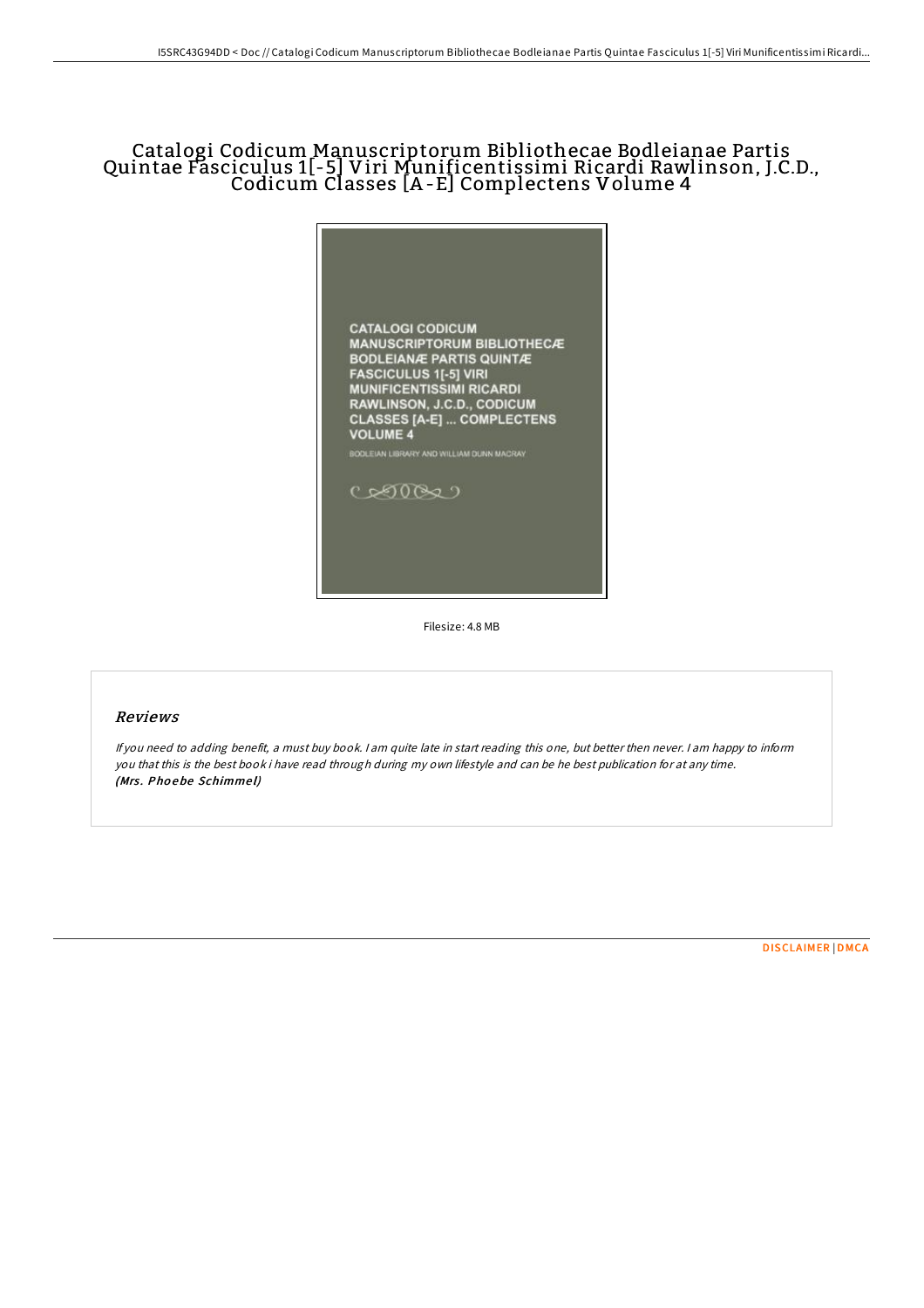## CATALOGI CODICUM MANUSCRIPTORUM BIBLIOTHECAE BODLEIANAE PARTIS QUINTAE FASCICULUS 1[-5] VIRI MUNIFICENTISSIMI RICARDI RAWLINSON, J.C.D., CODICUM CLASSES [A-E] COMPLECTENS VOLUME 4



To download Catalogi Codicum Manuscriptorum Bibliothecae Bodleianae Partis Quintae Fasciculus 1[-5] Viri Munificentissimi Ricardi Rawlinson, J.C.D., Codicum Classes [A-E] Complectens Volume 4 PDF, remember to click the button listed below and save the ebook or get access to additional information that are relevant to CATALOGI CODICUM MANUSCRIPTORUM BIBLIOTHECAE BODLEIANAE PARTIS QUINTAE FASCICULUS 1[-5] VIRI MUNIFICENTISSIMI RICARDI RAWLINSON, J.C.D., CODICUM CLASSES [A-E] COMPLECTENS VOLUME 4 ebook.

Rarebooksclub.com, United States, 2012. Paperback. Book Condition: New. 246 x 189 mm. Language: English . Brand New Book \*\*\*\*\* Print on Demand \*\*\*\*\*.This historic book may have numerous typos and missing text. Purchasers can download a free scanned copy of the original book (without typos) from the publisher. Not indexed. Not illustrated. 1898 Excerpt: .devil, who was minister at Wormbridge in Herefordshire, as it was written by himselfe. f. 64. Written in the first half of the 17th century. Noted by Rawlinson as being MS. Murray, but it is not mentioned in Murray s sale catalogue. 6. 7. Memoranda by a justice of the peace for Surrey of warrants issued, and cases heard, by him, Sept. 1692-Apr. 1693, with a charge delivered by him to a jury. ff. 70, 72. One of Thomas Rawlinson s MSS., the number of leaves being noted in his handwriting; but it is not mentioned in his catalogue. 8. Rules for short-hand, with tables of words. f. 88. 9. (on. parchment) A perpetual almanack, with an expli cation. ff. 98-9. 10. Sententise de logicalibus, ex Porphyrio et ex Aristotelis Categoriis a Thoma Millington collectse; Grace. f. 100. Cf. art. I supra. 11. Proceedings on the speech-days at Christ s Hos pital, London, in 1659 and 1662. v i. The order of the verses, on the lord mayor s seat and on four posts, on Matthewes day in ye yeere 1659. f. 122. ii. Latin and English verses by T. Perkins to Sir John Ireton the lord mayor, to Sir Thomas Viner the president of the Hospital, and the aldermen, by S. Perkins, and to the aldermen by John Barton. ff. 122-3. iii. The ordering of the verses on St. Mathew s day, 1662. f. 124. iv. Latin and English verses to Sir John Frederick, lord...

Read Catalogi Codicum Manuscriptorum Bibliothecae Bodleianae Partis Quintae Fasciculus 1[-5] Viri [Munificentis](http://almighty24.tech/catalogi-codicum-manuscriptorum-bibliothecae-bod-1.html)simi Ricardi Rawlinson, J.C.D., Codicum Classes [A-E] Complectens Volume 4 Online Download PDF Catalogi Codicum Manuscriptorum Bibliothecae Bodleianae Partis Quintae Fasciculus 1[-5] Viri [Munificentis](http://almighty24.tech/catalogi-codicum-manuscriptorum-bibliothecae-bod-1.html)simi Ricardi Rawlinson, J.C.D., Codicum Classes [A-E] Complectens Volume 4